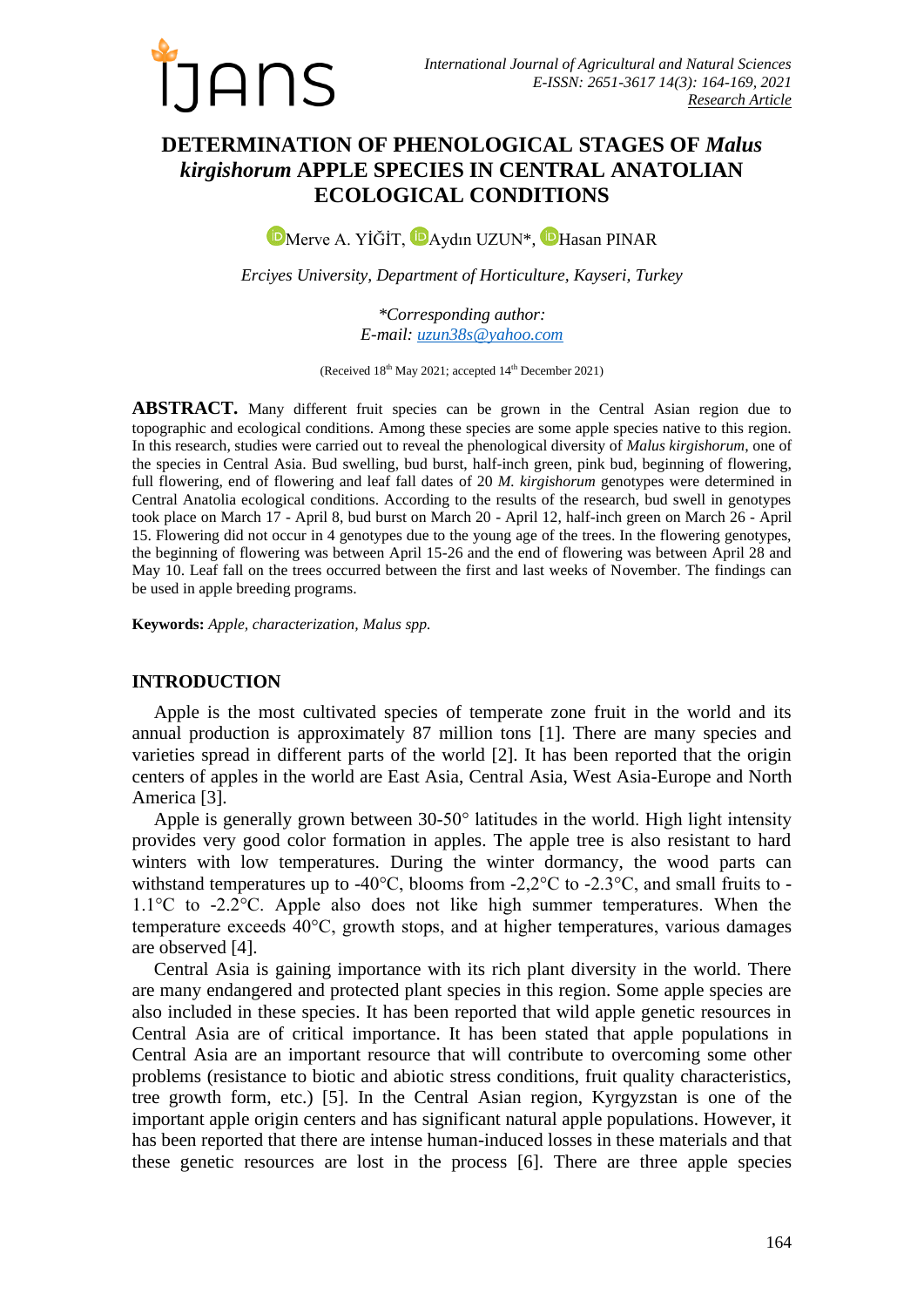naturally found in Kyrgyzstan. These are *Malus sieversii* (Ledeb.) M. Roem (known as the origin of cultivated apples), *Malus kirgishorum* and *Malus niedzwetzkyana* (Dieck). Schneid. CK. species. It has been emphasized that there is generally a narrow genetic basis in cultivated apples, and it is imperative to preserve species that will increase genetic diversity at ex situ and in situ levels [7].

Phenological and pomological studies on apple varieties are carried out in many countries to determine the varieties suitable for ecology [11]. Various studies are carried out in our country to determine the performance of new cultivars and different rootstocks [12,13,14,15,16,17,18].

Depending on the climate, the time and duration of the development phases of the same plant differ from region to region. Observations made to determine these stages are called phenological observations. Environmental conditions have a great influence on phenological observations. For this reason, it is not possible to adapt the studies carried out in one region or a small number of varieties in all fruit-growing regions. For this reason, researches should be done in different regions and many plant species and varieties [19].

In this study, phenological stages were investigated in 20 *Malus kirgishorum*  genotypes originating from Kyrgyzstan. This study is the first study on this species in Turkey. The study revealed differences between the genotypes in terms of stages from bud swelling to leaf fall.

## **MATERIALS AND METHODS**

In the study, 20 *Malus kirgishorum* genotypes originating from Kyrgyzstan were used. The plants were grafted on the MM111 rootstock and were planted in the field of Erciyes University Faculty of Agriculture in Kayseri in 2016. Studies were carried out in March 2019 to reveal the phenological diversity in these materials. The characteristics examined in the phenological observations of the genotypes are explained below [20, 21, 17] and are shown in Fig. 1.

Bud swell: It is the period when the flower buds swell significantly.

Bud burst: It is the period when the buds open slightly and the leaf tips are seen.

Half-inch green: It is the period when the leaves are seen more prominently but collectively.

Formation of pink buds: It is the period when the flowers swell like a balloon and turn pink.

Flowering start date: It is the period when 5% of the flowers open.

Full bloom: It is the period when 70-80% of the flowers are opened.

Shedding of the petals (end of flowering): It is the period when more than 95% of the petals are shed.

Defoliation: It is the time when the leaves start to turn yellow and 90% of them fall off.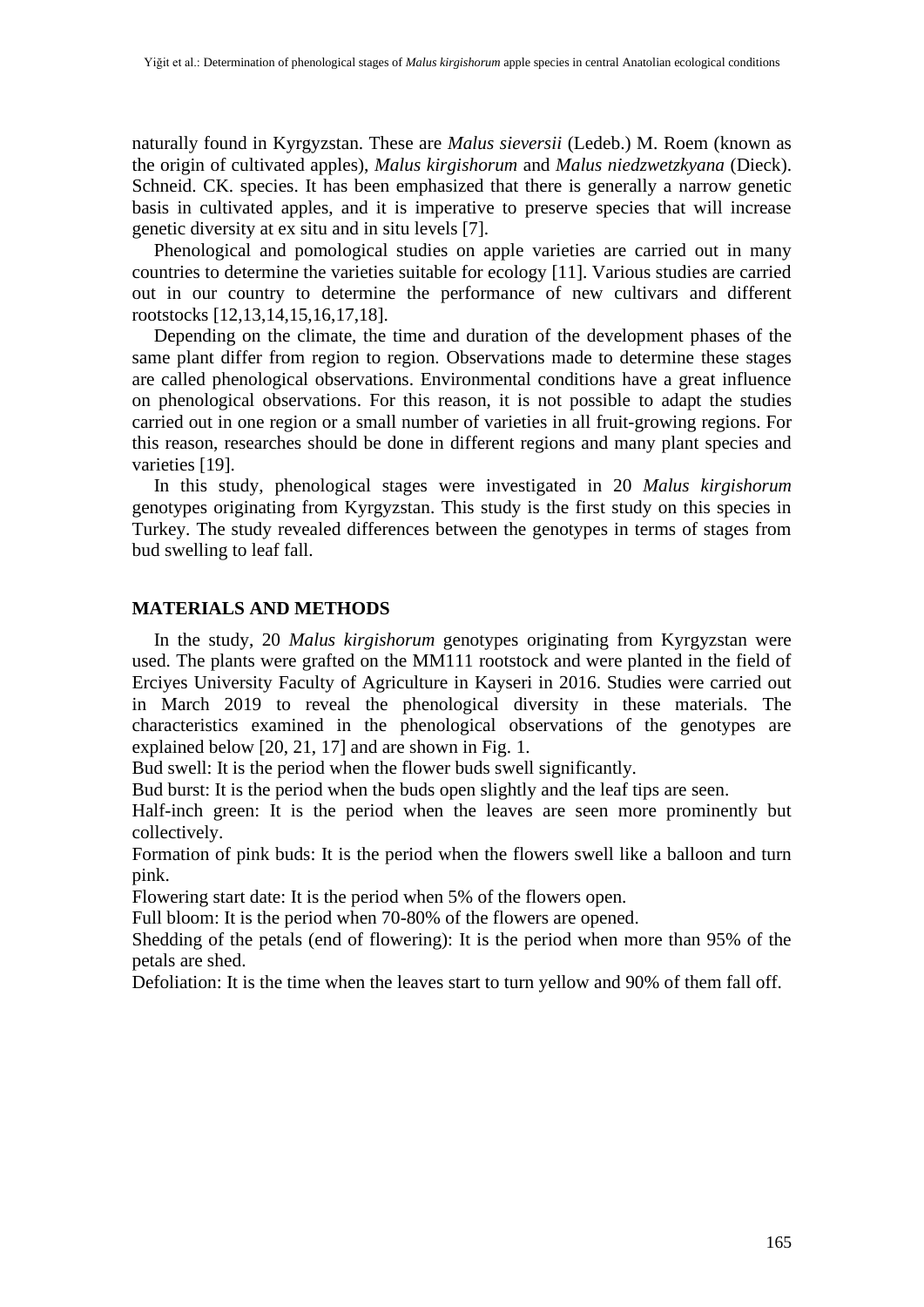

*Fig. 1. Images of the phenological stages examined in the study (a: Bud swelling; b: Bud burst; c: Half-inch green; d: Pink bud stage; e: Beginning of flowering; f: Full bloom; g: End of flowering)*

## **RESULTS AND DISCUSSION**

According to the results obtained in the study, variations in phenological characteristics were determined among the genotypes used. According to the data obtained during the research, bud swell in genotypes took place between 17 March and 8 April. While genotypes 6, 10 and 28 perform this stage the earliest whereas the material with the latest bud swell is genotype 8. The bud burst period among the genotypes took place between 20 March and 12 April. While genotypes 27 and 28 are the first to enter this period, the latest genotype is genotype 8. The half-inch green stage took place between 26 March and 15 April. The first genotype to enter the period is again genotype 27, the latest genotypes that form leaves in the shape of half-inch greens are genotypes 8 and 29. Among all individuals studied, the bud bloom, bud burst, and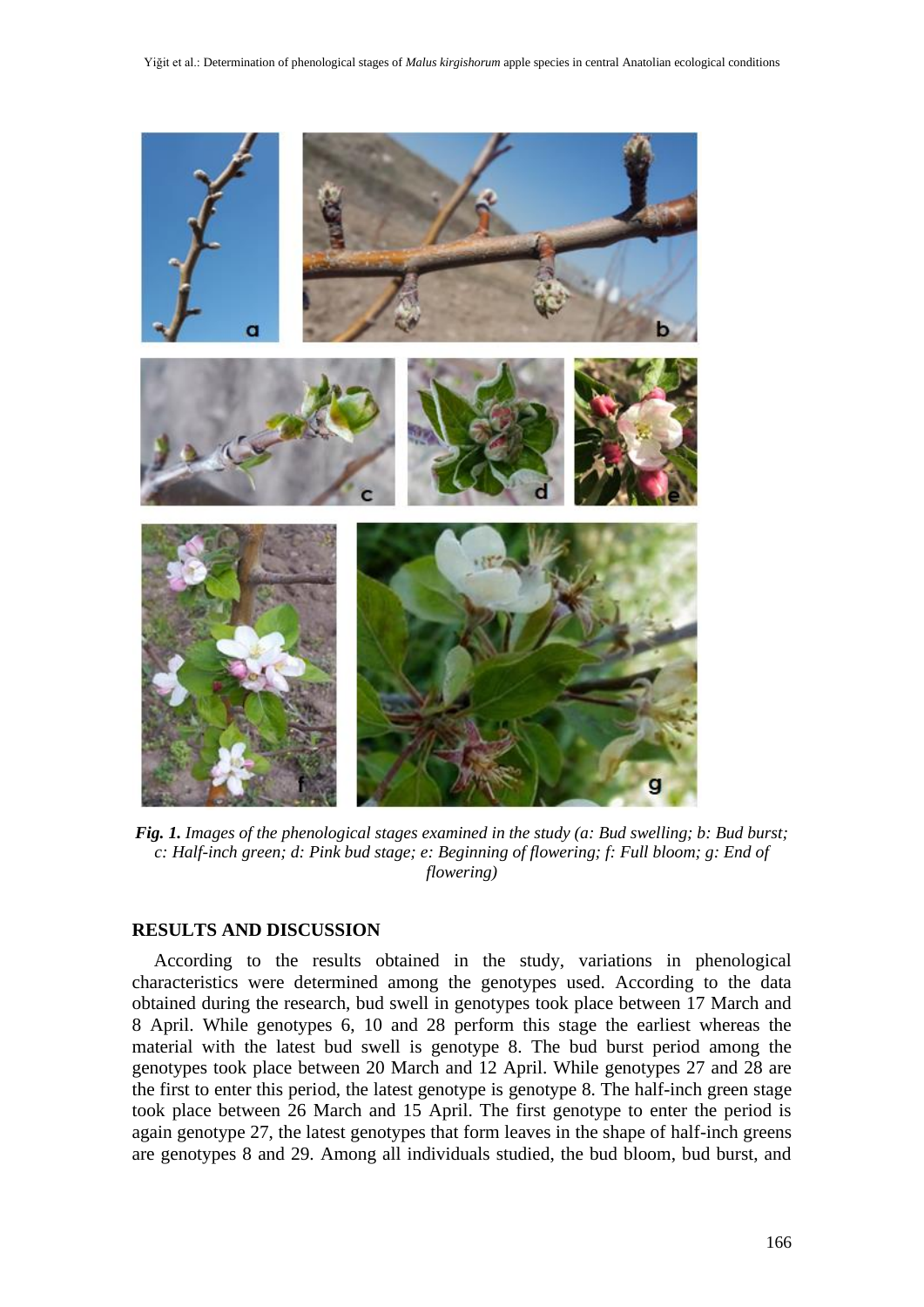half-inch green phases lasted approximately 20 days.

Flowering did not occur in 4 genotypes (genotypes 1, 8, 11 and 17) due to the young age of the trees in the year of the study. In the flowering genotypes, the beginning of flowering is between April 15-26 and the end of flowering approximately 10 days, varying between April 28 and May 10 (Table 1).

| G.N.             | B.S        | <b>B.B.</b> | H.G.       | <b>P.B.S.</b> | B.F.       | F.B.       | E.F.       | L.F.       |
|------------------|------------|-------------|------------|---------------|------------|------------|------------|------------|
| $1*$             | 04.04.2019 | 06.04.2019  | 09.04.2019 |               |            |            |            | 21.11.2019 |
| $\boldsymbol{2}$ | 23.03.2019 | 03.04.2019  | 07.04.2019 | 10.04.2019    | 15.04.2019 | 24.04.2019 | 07.05.2019 | 19.11.2019 |
| 3                | 05.04.2019 | 08.04.2019  | 11.04.2019 | 24.04.2019    | 26.04.2019 | 30.04.2019 | 07.05.2019 | 19.11.2019 |
| 4                | 20.03.2019 | 24.03.2019  | 27.03.2019 | 04.04.2019    | 15.04.2019 | 24.04.2019 | 09.05.2019 | 15.11.2019 |
| 5                | 20.03.2019 | 30.03.2019  | 04.04.2019 | 09.04.2019    | 15.04.2019 | 24.04.2019 | 07.05.2019 | 14.11.2019 |
| 6                | 17.03.2019 | 27.03.2019  | 30.03.2019 | 04.04.2019    | 15.04.2019 | 24.04.2019 | 07.05.2019 | 21.11.2019 |
| $8*$             | 08.04.2019 | 12.04.2019  | 15.04.2019 |               |            |            |            | 21.11.2019 |
| 10               | 17.03.2019 | 20.03.2019  | 27.03.2019 | 05.04.2019    | 15.04.2019 | 24.04.2019 | 07.05.2019 | 19.11.2019 |
| $11*$            | 05.04.2019 | 08.04.2019  | 11.04.2019 |               |            |            |            | 18.11.2019 |
| 12               | 20.03.2019 | 04.04.2019  | 07.04.2019 | 15.04.2019    | 20.04.2019 | 25.04.2019 | 05.05.2019 | 21.11.2019 |
| 13               | 20.03.2019 | 01.04.2019  | 04.04.2019 | 08.04.2019    | 15.04.2019 | 24.04.2019 | 07.05.2019 | 20.11.2019 |
| 14               | 20.03.2019 | 30.03.2019  | 02.04.2019 | 06.04.2019    | 17.04.2019 | 24.04.2019 | 04.05.2019 | 16.11.2019 |
| 15               | 20.03.2019 | 27.03.2019  | 09.04.2019 | 18.04.2019    | 21.04.2019 | 30.04.2019 | 07.05.2019 | 19.11.2019 |
| 16               | 20.03.2019 | 27.03.2019  | 07.04.2019 | 10.04.2019    | 20.04.2019 | 24.04.2019 | 07.05.2019 | 20.11.2019 |
| $17*$            | 27.03.2019 | 30.03.2019  | 04.04.2019 |               |            |            |            | 15.11.2019 |
| 18               | 29.03.2019 | 4.04.2019   | 07.04.2019 | 12.04.2019    | 15.04.2019 | 20.04.2019 | 28.04.2019 | 21.11.2019 |
| 19               | 20.03.2019 | 30.03.2019  | 06.04.2019 | 08.04.2019    | 19.04.2019 | 24.04.2019 | 07.05.2019 | 22.11.2019 |
| 27               | 18.03.2019 | 20.03.2019  | 26.03.2019 | 06.04.2019    | 15.04.2019 | 24.04.2019 | 07.05.2019 | 16.11.2019 |
| 28               | 17.03.2019 | 20.03.2019  | 30.03.2019 | 10.04.2019    | 15.04.2019 | 24.04.2019 | 07.05.2019 | 19.11.2019 |
| 29               | 01.04.2019 | 05.04.2019  | 8.04.2019  | 14.04.2019    | 17.04.2019 | 24.04.2019 | 10.05.2019 | 19.11.2019 |

*Table 1. Phenological characteristics obtained in M. kirgishorum genotypes*

In the study carried out in 1995-1996 on the phenological and pomological characteristics of many apple species grown in the Çoruh Valley, it was determined that the full blooming of apple varieties grown in the region was between 8-22 May, the end of the flowering period was 12-27 May, and the earliest fruit ripening period was in Fındık (9 August) in the latest species Limon (October 13) [22]. Uysal and Baktır [23] carried out studies with Starking Delicious and Golden Delicious apple varieties in Bucak, Uluborlu, Burdur regions. Researchers reported that full flowering occurred on May 6 in the Bucak region, May 1 in the Burdur region, and May 8 in the Uluborlu region. It was determined that the time from full bloom to harvest was 145 to 150 days in Burdur and Bucak regions, 155 to 160 days in Uluborlu region, for Golden Delicious variety; 150 to 155 days in Uluborlu and Bucak region, 155 to 160 days in Burdur region for Starking Delicious variety, In the research conducted with 10 local apple cultivars (Alyanak, Arapkizi, Demir, Eksi Apple, Elifli, Gelin Apple, Pehrizoglu, Tavar,

G.N: Genotype No; B.S: Bud swelling; B.B: Bud burst; H.G: Half-inch green period; P.B.S: Pink bud stage; B.F: Beginning of flowering; F.B: Full bloom; E.F: End of flowering; L.F: Leaf fall; (\* There was no flowering in these genotypes)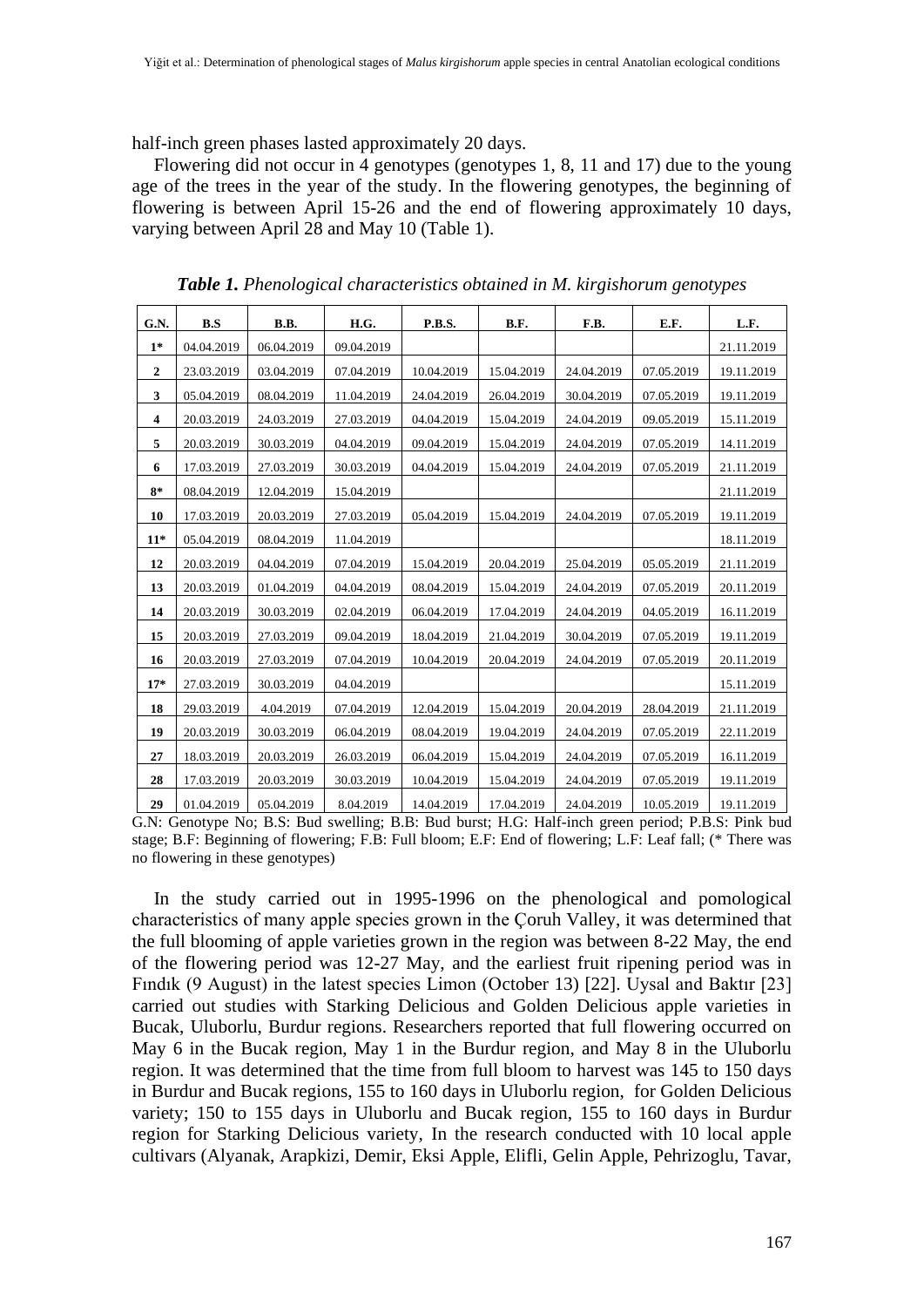Yaglikizil and Yam apple) grown in the central district of Tokat, their phenologicalpomological characteristics were determined based on the years 2004-2005. According to the data of the research; the full bloom period was between 9-25 April, and the ripening of the fruits took place between 26 July-25 September [21]. In a study performed on Golden Delicious, Mondial Gala and Fuji apple cultivars grafted on M9 rootstock, yield, growth patterns and some phenological and pomological characteristics of the trees were investigated. According to the findings of the research, the varieties started to bloom on 25-30 April in 2007, when the experiment was carried out. The flowering period was longer (11 days) in Mondial Gala than in other species [14]. In the study on Fuji, Granny Smith, Golden Delicious, Starking, Delicious and Red Chief apples, bud swelling, bud burst, beginning of flowering, full bloom, end of flower and harvest date were determined. According to the research data, full bloom is 20-24 April for 2009; it took place on 12-16 April for 2010. Harvest dates were observed from September 15 to October 8 in the first year, and September 5 to 26 in the second year [24]. Karakaya et al., [16]; The pomological and phenological characteristics of 29 apple genotypes obtained by selection from Yaglidere district were investigated. The first flowering period of the genotypes included in the study was between April 2 and May 11, and the number of days from full flowering to harvest was between 138-188 days. The defoliation phase took place between the first and last weeks of November. The earliest deciduous genotype was genotype 5, while the latest deciduous genotype was genotype 19. There are some differences between the above-mentioned studies and our study in terms of phenological parameters. It is predicted that these differences are related to ecological conditions and materials used.

The findings obtained in the study are important in terms of revealing the phenological stages of *M. kirgishorum* in Central Anatolian conditions. Repeating these studies for a few more years is important in terms of obtaining more precise information. These findings are guiding for the breeding and cultivation techniques studies to be carried out on this species.

**Acknowledgement.** The authors wish to thank the Scientific Research Projects Department of Erciyes University for the financial support for this study (Project No: FDK-2020-9171).

### **REFERENCES**

- [1] FAO. (2019): https://www.fao.org/faostat/en/#data/QCL
- [2] Daler, S., Aşkın, M.A., Karakurt, Y. (2017): Bazı birbirine benzer elma (*Malus domestica* L.) Genotiplerinde Pomolojik ve moleküler yöntemlerle genetik akrabalık derecelerinin tespiti. Süleyman Demirel Üniversitesi Fen Bilimleri Enstitüsü Dergisi, 21(2): 444-452. (in Turkish)
- [3] Janick, J., Cummins, J.N,, Brown, S.K., Hemmat, M. (1996): Apples. In: Janick, J., Moore, J.N.(eds.), Fruit Breeding, Tree and Tropical Fruits 1: 1-78.
- [4] Özçağıran, R., Ünal, A., Özeker, E., İsfendiyaroğlu, M. (2004): Ilıman iklim meyve türleri (Yumuşak Çekirdekli Meyveler), Ege Üniversitesi Ziraat Fakültesi Yayınları, Cilt:2 No: 556. (in Turkish)
- [5] Forsline, P.L., Aldwinckle, H.S., Dickson, E.E., Luby, J.J., Hokanson, S.C. (2010): Collection, maintenance, characterization, and utilization of wild apples of central Asia. In: Janick J, Forsline PhL, Dickson EE, Thompson M, Way RD (eds). Horticultural Reviews: wild apple and fruit trees of Central Asia, vol 29. Wiley, New York, pp 1–61.
- [6] Dzunusova M., Apasov R., Mammadov., A. (2008): National Report on the State of Plant Genetic Resources for Food and Agriculture in Kyrgyzstan, submitted by KR to the